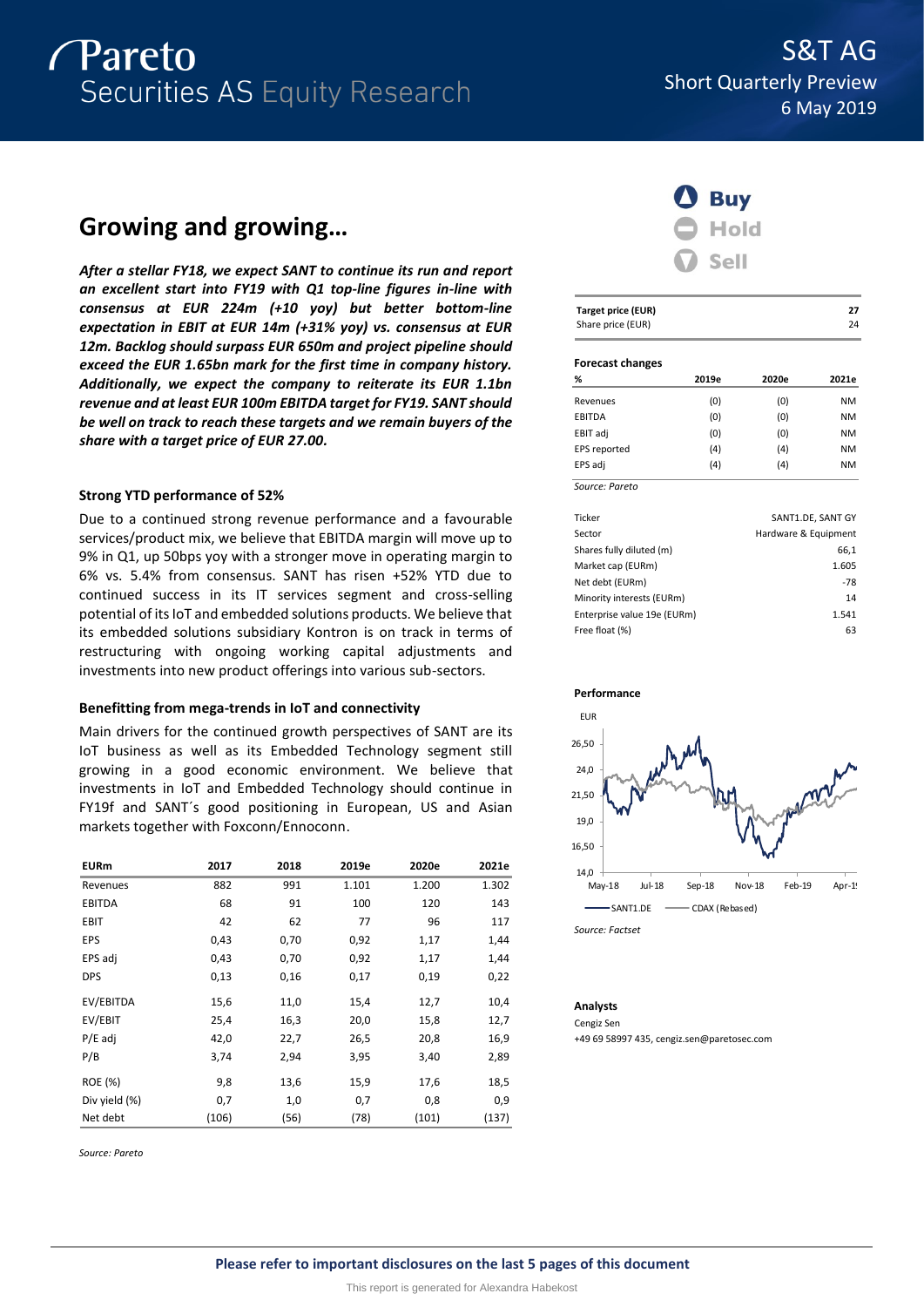# **Preview table**

# **Exhibit 1: S&T AG – Preview 1Q19**

| $E$ UR $m$      | Q1 2019e (PAS) | Q1 2018 | yoy   | <b>Consensus</b> | Δ<br>PAS/Cons. |
|-----------------|----------------|---------|-------|------------------|----------------|
| <b>Revenues</b> | 224            | 204     | 10%   | 226              | $-0.7%$        |
| <b>EBITDA</b>   | 20             | 17      | 16%   | 20               | 0.5%           |
| EBITDA margin   | 8.9%           | 8.4%    | 48 BP | 8.8%             | 10 BP          |
| <b>EBIT</b>     | 14             | 10      | 31%   | 12               | 10,7%          |
| EBIT margin     | 6.0%           | 5.1%    | 97 BP | 5,4%             | 62 BP          |
| Net income      | 10             | 8       | 33%   | 9                | 14,9%          |
| Net margin      | 4,5%           | 3.7%    | 77 BP | 3.9%             | 61BP           |

Source: S&T AG, Factset, Pareto Securities

*Source: Pareto Securities Research*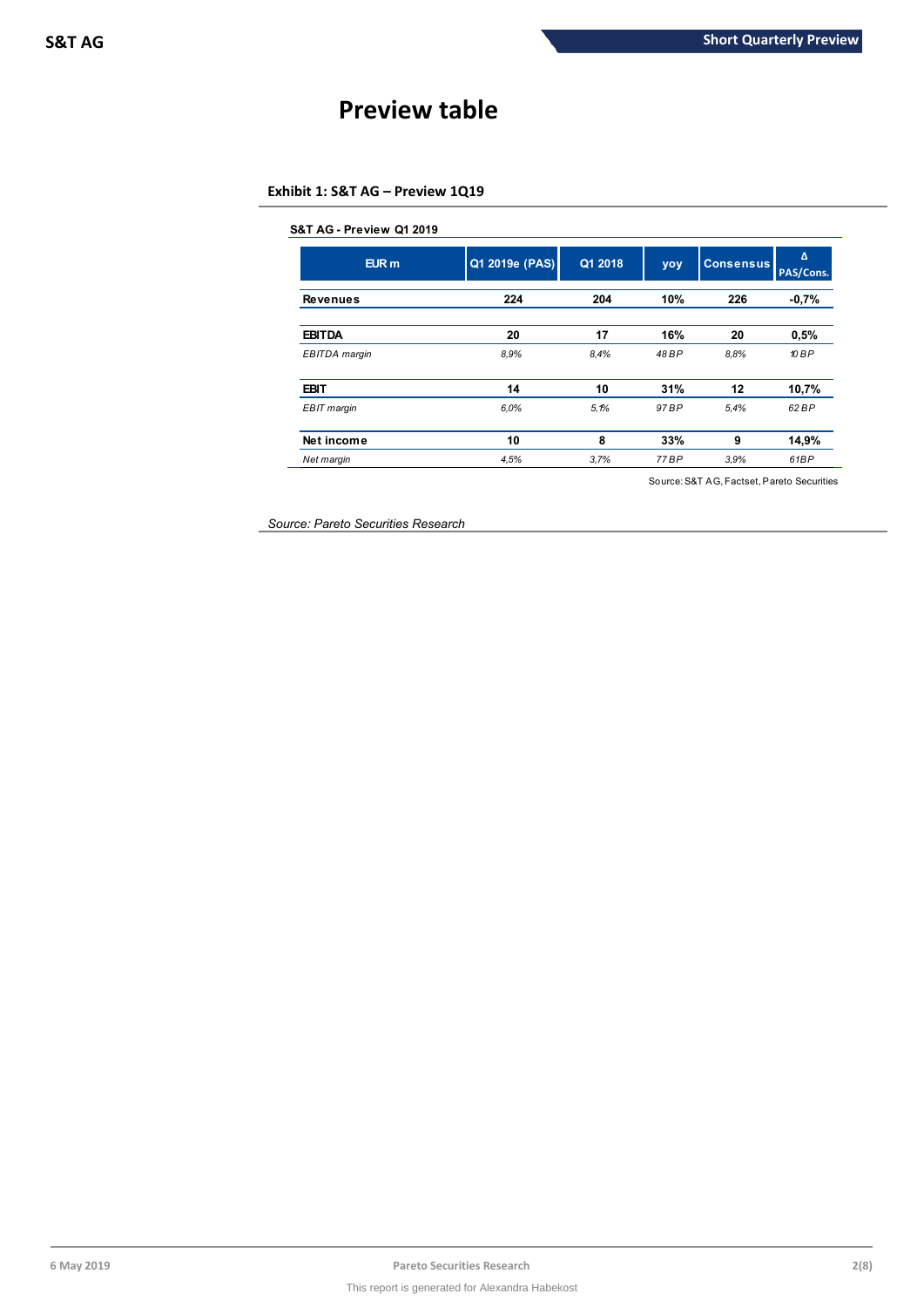| PROFIT & LOSS (fiscal year) (EURm)             | 2014           | 2015                     | 2016                     | 2017                     | 2018                     | 2019e                    | 2020e   | 2021e   |
|------------------------------------------------|----------------|--------------------------|--------------------------|--------------------------|--------------------------|--------------------------|---------|---------|
| <b>Revenues</b>                                | 386            | 468                      | 504                      | 882                      | 991                      | 1.101                    | 1.200   | 1.302   |
| <b>EBITDA</b>                                  | 23             | 28                       | 34                       | 68                       | 91                       | 100                      | 120     | 143     |
| Depreciation & amortisation                    | (7)            | (8)                      | (10)                     | (26)                     | (29)                     | (23)                     | (24)    | (26)    |
| EBIT                                           | 15             | 21                       | 24                       | 42                       | 62                       | 77                       | 96      | 117     |
| Net interest                                   | (0)            | (3)                      | (4)                      | (6)                      | (5)                      | (5)                      | (5)     | (5)     |
| Other financial items                          | $\blacksquare$ | $\overline{\phantom{a}}$ | $\overline{\phantom{a}}$ | $\overline{\phantom{a}}$ | $\overline{\phantom{a}}$ | $\overline{\phantom{a}}$ | ÷,      |         |
| <b>Profit before taxes</b>                     | 15             | 18                       | 20                       | 35                       | 56                       | 72                       | 91      | 112     |
| Taxes                                          | (1)            | (0)                      | 0                        | (6)                      | (8)                      | (9)                      | (11)    | (15)    |
| Minority interest                              | (1)            | (2)                      | (6)                      | (7)                      | (3)                      | (3)                      | (3)     | (2)     |
| Net profit                                     | 13             | 16                       | 15                       | 23                       | 45                       | 61                       | 77      | 95      |
| EPS reported                                   | 0,32           | 0,36                     | 0,33                     | 0,43                     | 0,70                     | 0,92                     | 1,17    | 1,44    |
| <b>EPS adjusted</b>                            | 0,30           | 0,36                     | 0,33                     | 0,43                     | 0,70                     | 0,92                     | 1,17    | 1,44    |
| <b>DPS</b>                                     | 0,07           | 0,08                     | 0,10                     | 0,13                     | 0,16                     | 0,17                     | 0,19    | 0,22    |
| <b>BALANCE SHEET (EURm)</b>                    | 2014           | 2015                     | 2016                     | 2017                     | 2018                     | 2019e                    | 2020e   | 2021e   |
| Tangible non current assets                    | 11             | 15                       | 28                       | 32                       | 37                       | 34                       | 34      | 36      |
| Other non-current assets                       | 61             | 76                       | 195                      | 207                      | 225                      | 262                      | 300     | 339     |
| Other current assets                           | 161            | 167                      | 317                      | 349                      | 414                      | 409                      | 426     | 441     |
| Cash & equivalents                             | 40             | 61                       | 129                      | 217                      | 172                      | 193                      | 217     | 253     |
| <b>Total assets</b>                            | 273            | 319                      | 669                      | 805                      | 848                      | 898                      | 976     | 1.069   |
| Total equity                                   | 90             | 102                      | 241                      | 332                      | 367                      | 420                      | 489     | 574     |
| Interest-bearing non-current debt              | 41             | 51                       | 97                       | 111                      | 116                      | 116                      | 116     | 116     |
| Interest-bearing current debt                  |                |                          |                          | $\overline{\phantom{a}}$ |                          |                          |         |         |
| Other Debt                                     | 142            | 166                      | 329                      | 360                      | 363                      | 361                      | 370     | 378     |
| <b>Total liabilites &amp; equity</b>           | 273            | 319                      | 669                      | 805                      | 848                      | 898                      | 976     | 1.069   |
| <b>CASH FLOW (EURm)</b>                        | 2014           | 2015                     | 2016                     | 2017                     | 2018                     | 2019e                    | 2020e   | 2021e   |
| Cash earnings                                  | 22             | 17                       | 132                      | 47                       | 70                       | 87                       | 104     | 123     |
| Change in working capital                      | (4)            | 7                        | (75)                     | (2)                      | (35)                     | 2                        | (8)     | (7)     |
| Cash flow from investments                     | (6)            | (9)                      | (3)                      | (39)                     | (63)                     | (57)                     | (62)    | (67)    |
| Cash flow from financing                       | (14)           | $\overline{7}$           | 43                       | 9                        | (4)                      | (11)                     | (11)    | (12)    |
| Net cash flow                                  | (3)            | 21                       | 68                       | 88                       | (45)                     | 22                       | 23      | 36      |
|                                                |                |                          |                          |                          |                          |                          |         |         |
| <b>CAPITALIZATION &amp; VALUATION (EURm)</b>   | 2014           | 2015                     | 2016                     | 2017                     | 2018                     | 2019e                    | 2020e   | 2021e   |
| Share price (EUR end)                          | 3,22           | 6,0                      | 8,7                      | 18,0                     | 15,8                     | 24,3                     | 24,3    | 24,3    |
| Number of shares end period                    | 41             | 44                       | 44                       | 63                       | 66                       | 66                       | 66      | 66      |
| Net interest bearing debt                      | $\mathbf{1}$   | (10)                     | (32)                     | (106)                    | (56)                     | (78)                     | (101)   | (137)   |
| <b>Enterprise value</b>                        | 136            | 251                      | 438                      | 1.062                    | 1.000                    | 1.541                    | 1.521   | 1.487   |
| EV/Sales                                       | 0,4            | 0,5                      | 0,9                      | 1,2                      | $1,0$                    | 1,4                      | 1,3     | 1,1     |
| EV/EBITDA                                      | 5,9            | 8,9                      | 12,7                     | 15,6                     | 11,0                     | 15,4                     | 12,7    | 10,4    |
| EV/EBIT                                        | 8,8            | 12,2                     | 18,2                     | 25,4                     | 16,3                     | 20,0                     | 15,8    | 12,7    |
| P/E reported                                   | 10,2           | 16,4                     | 26,3                     | 42,0                     | 22,7                     | 26,5                     | 20,8    | 16,9    |
| P/E adjusted                                   | 10,9           | 16,4                     | 26,3                     | 42,0                     | 22,7                     | 26,5                     | 20,8    | 16,9    |
| P/B                                            | 1,5            | 2,6                      | 2,5                      | 3,7                      | 2,9                      | 4,0                      | 3,4     | 2,9     |
| <b>FINANCIAL ANALYSIS &amp; CREDIT METRICS</b> | 2014           | 2015                     | 2016                     | 2017                     | 2018                     | 2019e                    | 2020e   | 2021e   |
| ROE adjusted (%)                               | 15,1           | 16,5                     | 8,5                      | 7,9                      | 12,9                     | 15,4                     | 17,0    | 17,9    |
| Dividend yield (%)                             | 2,2            | 1,3                      | 1,1                      | 0,7                      | $1,0$                    | 0,7                      | 0,8     | 0,9     |
| EBITDA margin (%)                              | 5,9            | 6,1                      | 6,8                      | 7,7                      | 9,1                      | 9,1                      | 10,0    | 11,0    |
| EBIT margin (%)                                | 4,0            | 4,4                      | 4,8                      | 4,7                      | 6,2                      | 7,0                      | 8,0     | 9,0     |
| NIBD/EBITDA                                    | 0,05           | (0, 36)                  | (0, 93)                  | (1, 55)                  | (0,62)                   | (0, 78)                  | (0, 84) | (0, 96) |
| EBITDA/Net interest                            | 66,33          | 10,78                    | 8,55                     | 10,70                    | 17,53                    | 21,32                    | 25,54   | 30,49   |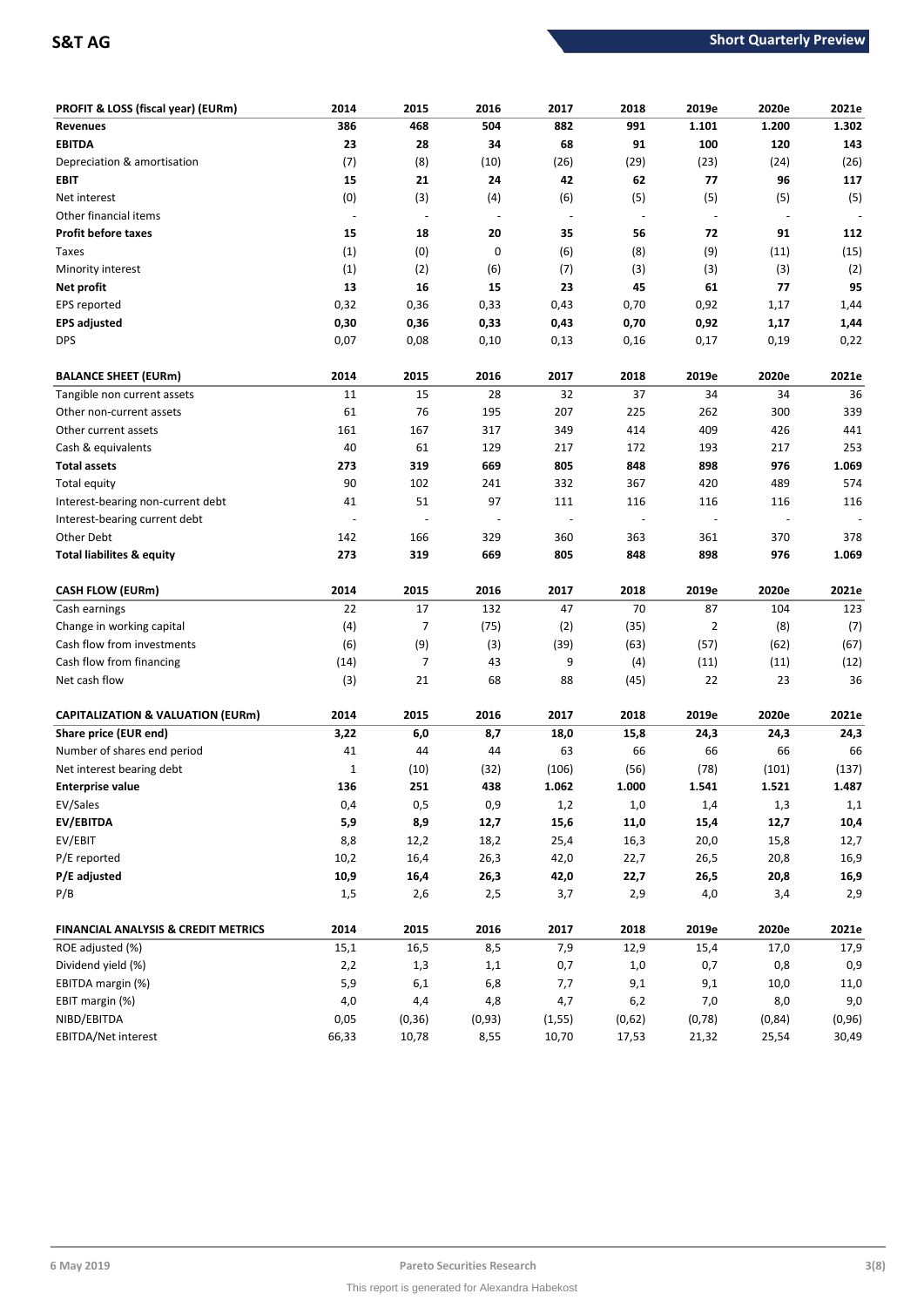# **Disclaimer and legal disclosures**

### **Origin of the publication or report**

This publication or report originates from Pareto Securities AS ("Pareto Securities"), reg. no. 956 632 374 (Norway), Pareto Securities AB, reg. no. 556206-8956 (Sweden) or Pareto Securities Limited, reg. no. 3994976, (United Kingdom) (together the Group Companies or the "Pareto Securities Group") acting through their common un it Pareto Securities Research. The Group Companies are supervised by the Financial Supervisory Authority of their respective home countries.

# **Content of the publication or report**

This publication or report has been prepared solely by Pareto Securities Research.

Opinions or suggestions from Pareto Securities Research may deviate from recommendations or opinions presented by other departments or companies in the Pareto Securities Group. The reason may typically be the result of differing time horizons, methodologies, contexts or other factors.

#### **Sponsored research**

Please note that if this report is labelled as "sponsored research" on the front page, Pareto Securities has entered into an agreement with the company about the preparation of research reports and receives compensation from the company for this service. Sponsored research is prepared by the Research Department of Pareto Securities without any instruction rights by the company. Sponsored research is however commissioned for and paid by the company and such material is considered by Pareto Securities to qualify as an acceptable minor non-monetary benefit according to the EU MiFID II Directive.

# **Basis and methods for assessment**

Opinions and price targets are based on one or more methods of valuation, for instance cash flow analysis, use of multiples, behavioral technical analyses of underlying market movements in combination with considerations of the market situation and the time horizon. Key assumptions of forecasts, price targets and projections in research cited or reproduced appear in the research material from the named sources. The date of publication appears from the research material cited or reproduced. Opinions and estimates may be updated in subsequent versions of the publication or report, provided in and social cited or repo that the relevant company/issuer is treated anew in such later versions of the publication or report.

Pareto Securities Research may provide credit research with more specific price targets based on different valuation methods, including the analysis of key credit ratios and other factors describing the securities creditworthiness, peer group analysis of securities with similar creditworthiness and different DCF-valuations. All descriptions of loan agreement structures and loan agreement features are obtained from sources which Pareto Securities Research believes to be reliable, but Pareto Securities Research does not represent or warrant their accuracy. Be aware that investors should go through the specific complete loan agreement before investing in any bonds and not base an investment decision based solely on information contained in this publication or report.

Pareto Securities Research has no fixed schedule for updating publications or reports.

Unless otherwise stated on the first page, the publication or report has not been reviewed by the issuer before dissemination. In instances where all or part of a report is presented to the issuer prior to publication, the purpose is to ensure that facts are correct.

#### **Validity of the publication or report**

All opinions and estimates in this publication or report are, regardless of source, given in good faith and may only be valid as of the stated date of this publication or report and are subject to change without notice.

#### **No individual investment or tax advice**

The publication or report is intended only to provide general and preliminary information to investors and shall not be construed as the basis for any investment decision. This publication or report has been prepared by Pareto Securities Research as general information for private use of investors to whom the publication or report has been distributed, but it is not intended as a personal recommendation of particular financial instruments or strategies and thus it does not provide individually tailored investmen t advice, and does not take into account the individual investor's particular financial situation, existing holdings or liabilities, investment knowledge and experience, investment objective and horizon or risk profile and preferences. The investor must particularly ensure the suitability of an investment as regards his/her financial and fiscal situation and investment objectives. The investor bears the risk of losses in connection with an investment.

Before acting on any information in this publication or report, we recommend consulting your financial advisor.

The information contained in this publication or report does not constitute advice on the tax consequences of making any particular investment decision. Each investor shall make his/her own appraisal of the tax and other financial merits of his/her investment.

#### **Sources**

This publication or report may be based on or contain information, such as opinions, recommendations, estimates, price targets and valuations which emanate from Pareto Securities Research' analysts or representatives, publicly available information, information from other units or companies in the Group Companies, or other named sources.

To the extent this publication or report is based on or contains information emanating from other sources "Other Sources") than Pareto Securities Research ("External Information"), Pareto Securities Research has deemed the Other Sources to be reliable but neither the companies in the Pareto Securities Group, others associated or affiliated with said companies nor any other person, guarantee the accuracy, adequacy or completeness of the External Information.

#### **Ratings**

| Equity ratings: | "Buv"  | Pareto Securities Research expects this financial instrument's total return to exceed 10% over the next 12 months                   |
|-----------------|--------|-------------------------------------------------------------------------------------------------------------------------------------|
|                 | "Hold" | Pareto Securities Research expects this financial instrument's total return to be between -10% and 10% over the next 12 months      |
|                 | "Sell" | Pareto Securities Research expects this financial instrument's total return to be negative by more than 10% over the next 12 months |

Analysts Certification<br>The research analyst(s) whose name(s) appear on research reports prepared by Pareto Securities Research certify that: (i) all of the views expressed in the research report accurately reflect their pe "Hold"<br>"Hold" Pareto Securities Research expects this financial instrument's total return to be between -10% and 10% over the next 12 months<br>"Sell" Pareto Securities Research expects this financial instrument's total retur research analysts in research reports that are prepared by Pareto Securities Research.

The research analysts whose names appears on research reports prepared by Pareto Securities Research received compensation that is based upon various factors including Pareto Securities' total revenues, a portion of which are generated by Pareto Securities' investment banking activities.

#### **Limitation of liability**

Pareto Securities Group or other associated and affiliated companies assume no liablity as regards to any investment, divest ment or retention decision taken by the investor on the basis of this<br>publication or report. In n resulting from the information in this publication or report.

Neither the information nor any opinion which may be expressed herein constitutes a solicitation by Pareto Securities Research of purchase or sale of any securities nor does it constitute a solicitation to any person in any jurisdiction where solicitation would be unlawful. All information contained in this research report has been compiled from sources believed to be reliable. However, no representation or warranty, express or implied, is made with respect to the completeness or accuracy of its contents, and it is not to be relied upon as authoritative.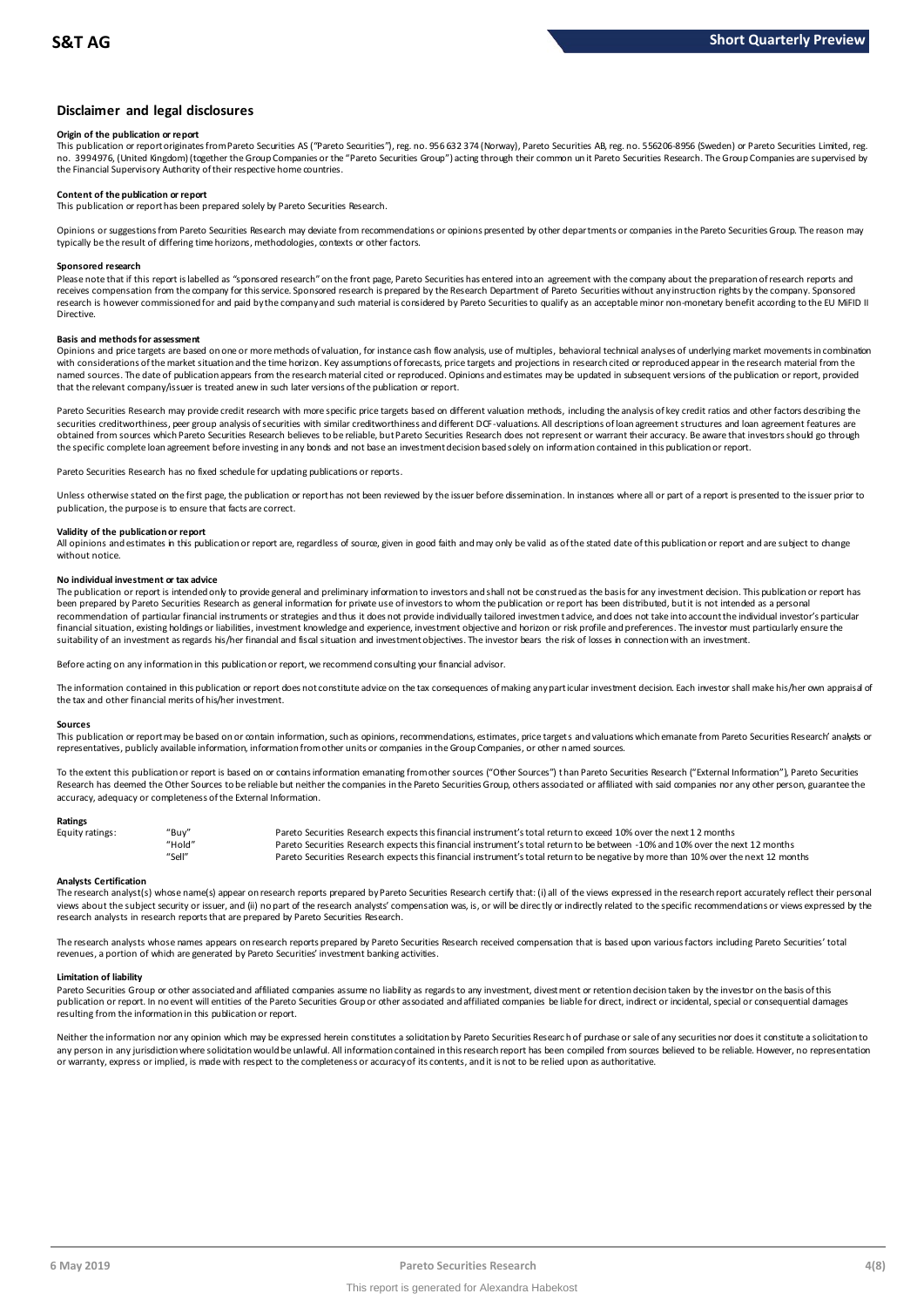### **Risk information**

The risk of investing in certain financial instruments, including those mentioned in this document, is generally high, as their market value is exposed to a lot of different factors such as the operational and financial conditions of the relevant company, growth prospects, change in interest rates, the economic and political environment, foreign exchange rates, shifts in market sentiments etc. Where an investment met.<br>or securit the investor. Past performance is not a guide to future performance. Estimates of future performance are based on assumptions that may not be realized. When investing in individual shares, the investor may lose all or part of the investments.

#### **Conflicts of interest**

Companies in the Pareto Securities Group, affiliates or staff of companies in the Pareto Securities Group, may perform services for, solicit business from, make a market in, hold long or short positions in, or otherwise be interested in the investments (including derivatives) of any company mentioned in the publication or report.

In addition Pareto Securities Group, or affiliates, may from time to time have a broking, advisory or other relationship with a company which is the subject of or referred to in the relevant Research, including acting as that company's official or sponsoring broker and providing investment banking or other financial services. It is the policy of Pareto to seek to act as corporate adviser or broker to some of the<br>companies which a

To limit possible conflicts of interest and counter the abuse of inside knowledge, the analysts of Pareto Securities Research are subject to internal rules on sound ethical conduct, the management of inside<br>information, ha legislation and relevant industry standards. The object of the internal rules is for example to ensure that no analyst will abuse or cause others to abuse confidential information. It is the policy of Pareto Securities Research that no link exists between revenues from capital markets activities and individual analyst remuneration. The Group Companies are members of national stockbrokers' associations in each of the countries in which the Group Companies have their head offices. Internal rules have been developed in accordance with recommendations issued by the stockbrokers associations. This material has been prepared following the Pareto Securities Conflict of Interest Policy.

The guidelines in the policy indude rules and measures aimed at achieving a sufficient degree of independence between variou s departments, business areas and sub-business areas within the Pareto Securities Group in order to, as far as possible, avoid conflicts of interest from arising between such departments, business areas and sub-business areas as well as their customers. One purpose of such measures is to restrict the flow of information between certain business areas and sub-business areas within the Pareto Securities Group, where conflicts of interest may arise and to safeguard the impartialness of the empl The guidelines in the policy indude rules and measures aimed at achieving a sufficient degree of independence between various departments, business areas and sub-business areas within the Pareto<br>Securities Group in order t Pareto Securities Group rules concerning contacts with covered companies and rules concerning personal account trading carried out by analysts.

#### **Distribution restriction**

The securities referred to in this publication or report may not be eligible for sale in some jurisdictions and persons into whose possession this document comes should inform themselves about and observe Pareto Securities Group rules concerning contacts with covered companies and rules concerning personal account trading carried out by analysts.<br>Distribution restriction<br>The securities referred to in this publication or rep Authority (FCA).

This research is only intended for and may only be distributed to institutional investors in the United States and U.S entities seeking more information about any of the issuers or securities discussed in this report should contact Pareto Securities Inc. at 150 East 52nd Street, New York, NY 10022, Tel. 212 829 4200.

Pareto Securities Inc. is a broker-dealer registered with the U.S. Securities and Exchange Commission and is a member of FINRA & SPC. U.S. To the extent required by applicable U.S. laws and regulations, Pareto Securities Inc. accepts responsibility for the contents of this publication. Investment products provided by or through Pareto Securities Inc. or Pareto Securities Research are not FDIC insured, may lose value and are not guaranteed by Pareto Securities Inc. or Pareto Securities Research. Investing in non-U.S. securities may entail certain risks. This document does not constitute or form part of any offer for sale or subscription, nor shall it or any part of it form the basis of or be relied on in connection with any contract or commitment whatsoever. The securities of non-U.S. issuers may not be registered with or subject to SEC reporting and other requirements. The information available about non-U.S. companies may be limited, and non-U.S. companies are generally not subject to the same uniform auditing and subject to the same unif reporting standards as U.S. companies. Market rules, conventions and practices may differ from U.S. markets, adding to transaction costs or causing delays in the purchase or sale of securities. Securities of some non-U.S. companies may not be as liquid as securities of comparable U.S. companies. Fluctuations in the values of national currencies, as well as the potential for governmental restrictions on currency movements, can significantly erode principal and investment returns.

Pareto Securities Research may have material conflicts of interest related to the production or distribution of this research report which, with regard to Pareto Securities Research, are disclosed herein.

#### **Distribution in Singapore**

Pareto Securities Pte Ltd holds a Capital Markets Services License is an exempt financial advisor under Financial Advisers Act, Chapter 110 ("FAA") of Singapore and a subsidiary of Pareto Securities AS.

This report is directed solely to persons who qualify as "accredited investors", "expert investors" and "institutional investors" as defined in section 4A(1) Securities and Futures Act, Chapter 289 ("SFA") Distribution in Singapore<br>Pareto Securities Pte Ltd holds a Capital Markets Services License is an exempt financial advisor under Financial Advisers Act, Chapter 110 ("FAA") of Singapore and a subsidiary of Pareto Securiti person. You should seek advice from a financial adviser regarding the suitability of any product referred to in this report, taking into account your specific financial objectives, financial situation or particular needs before making a commitment to purchase any such product. Please contact Pareto Securities Pte Ltd, 16 Collyer Quay, # 2 7-02 Income at Raffles, Singapore 049318, at +65 6408 9800 in matters arising from, or in connection with this report.

Additional provisions on Recommendations distributed in the Canada<br>Canadian recipients of this research report are advised that this research report is not, and under no dircumstances is it to be construed as an offer to s needs before making a commitment to purchase any such product. Please contact Pareto Securities Pte Ltd, 16 Collyer Quay, #2 7-02 Income at Raffles, Singapore 049318, at +65 6408 9800 in matters arisi<br>from, or in connectio from, or in connection with this report.<br>Additional provisions on Recommendations distributed in the Canada<br>Canadian recipients of this research report are advised that this research report is not, and under no circumstanc securities. No securities commission or similar regulatory authority in Canada has reviewed or in any way passed upon this research report or the merits of any securities described or discussed herein and any representation to the contrary is an offence. Any securities described or discussed within this research report may only be distributed in Canada in accordance with applicable provincial and territorial<br>securities laws. An securities regulators and only by a dealer properly registered under applicable securities laws or, alternatively, pursuant to an exemption from the dealer registration requirement in the relevant province or territory of Canada in which such offer or sale is made. Under no circumstances is the information contained herein to be con strued as investment advice in any province or territory of Canada nor should it be construed as being tailored to the needs of the recipient. Canadian recipients are advised that Pareto Securities AS, its affiliates and its authorized agents are not responsible for, nor do they accept, any liability whatsoever for any direct or consequential loss arising from any use of this research report or the information contained herein.

### **Distribution in United Kingdom**

This publication is produced in accordance with COBS 12.3 as Non-Independent Research and approved under part IV artide 19 of The Financial Services and Markets Act 2000 (Financial Promotion) Order 2005 (the "FPO") by Pareto Securities Limited for communication in the United Kingdom only to investment professionals as that term is defined in article 19(5) of the FPO. This publication is issued for the benefit of persons who qualify as eligible counterparties or professional dients and should be made available only to such persons and is exempt from the restriction on financial promotion in s21 of the Financial Services and Markets Act 2000 in reliance on provision in the FPO.

#### **Copyright**

This publication or report may not be mechanically duplicated, photocopied or otherwise reproduced, in full or in part, under applicable copyright laws. Any infringement of Pareto Securities Research's copyright can be pursued legally whereby the infringer will be held liable for any and all losses and expenses incurred by the infringement.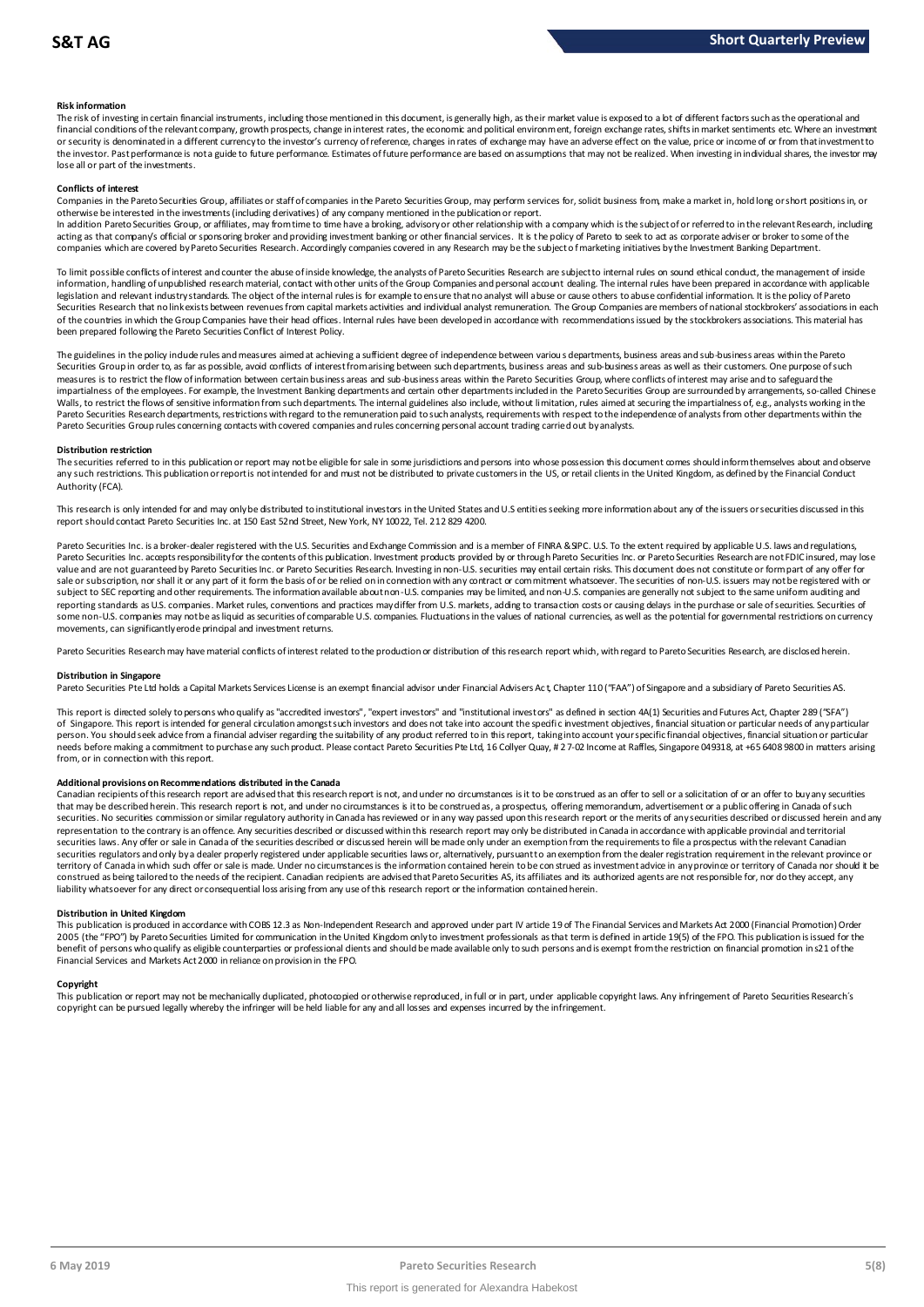# **Appendix A**

# Disclosure requirements pursuant to the Norwegian Securities Trading Regulations section 3-10 (2) and section 3-11 (1), letters a-b

The below list shows companies where Pareto Securities AS -together with affiliated companies and/or persons – own a portion of the shares exceeding 5 % of the total share capital in any company where a recommendation has been produced or distributed by Pareto Securities AS.

| Companies                  | No. of shares Holdings in % |        | Companies                 |           | No. of shares Holdings in % |
|----------------------------|-----------------------------|--------|---------------------------|-----------|-----------------------------|
| <b>Helgeland Sparebank</b> | 2.010.785                   | 9.63%  | SpareBank 1Østfold Akersl | 1.140.010 | 9.20%                       |
| Pareto Bank ASA            | 10.846.900                  | 18.50% | Sparebanken Vest          | 4.507.960 | 7.64%                       |

| <b>I GIGLY DEIIN AVA</b>   | 10.070.JUU                  |        | 10.JU/U ODQIGDQIINGIIVG3L                                                                                                                               | <b>T.JUI.JUU</b>            | 1.0770 |
|----------------------------|-----------------------------|--------|---------------------------------------------------------------------------------------------------------------------------------------------------------|-----------------------------|--------|
|                            |                             |        | areto Securities AS or its affiliates own as determined in accordance with Section 13(d) of the US Exchange Act, 1% or moreof the equity securities of: |                             |        |
| Companies                  | No. of shares Holdings in % |        | Companies                                                                                                                                               | No. of shares Holdings in % |        |
| <b>Helgeland Sparebank</b> | 2.010.785                   | 9.63%  | SpareBank 1SMN                                                                                                                                          | 1.879.292                   | 1,45%  |
| NHST Media Group AS        | 21.475                      | 1.85%  | SpareBank 1Østfold Akersl                                                                                                                               | 1.140.010                   | 9,20%  |
| Pareto Bank ASA            | 10.846.900                  | 18.50% | Sparebanken Møre                                                                                                                                        | 311.739                     | 3,15%  |
| Selvaag Bolig ASA          | 2.174.147                   | 2.32%  | Sparebanken Sør                                                                                                                                         | 460.589                     | 2.94%  |
| SpareBank 1BV              | 1.557.140                   | 2.48%  | Sparebanken Vest                                                                                                                                        | 4.507.960                   | 7.64%  |
| SpareBank 1Nord-Norge      | 1.040.659                   | 1.04%  |                                                                                                                                                         |                             |        |

Pareto Securities AS may hold financial instruments in companies where a recommendation has been produced or distributed by Pareto Securities AS in connection with rendering investment services, including Market Making.

| Company                    | Analyst<br>holdings* | Total<br>holdings | Company                 | Analyst<br>holdings* | Total<br>holdings | Company                   | Analyst<br>holdings* | Total<br>holdings |
|----------------------------|----------------------|-------------------|-------------------------|----------------------|-------------------|---------------------------|----------------------|-------------------|
| AF Gruppen                 | 0                    | 1.675             | Jæren Sparebank         | 0                    | 500               | <b>REC Silicon</b>        | 0                    | 157.742           |
| Aker                       | 0                    | 682               | Komplett Bank           | 0                    | 104.934           | SalMar                    | 0                    | 280               |
| Aker BP                    | 0                    | 5.080             | Kongsberg Gruppen       | 0                    | 5.901             | Sandnes Sparebank         | 0                    | 19.782            |
| Aker Solutions             | $\Omega$             | 1.825             | <b>KWS Saat</b>         | 15                   | 15                | Scatec Solar              | 0                    | 35.635            |
| AKVA Group                 | 0                    | 1.500             | Lerøy Seafood           | 0                    | 34.795            | Seadrill                  | 0                    | 8.661             |
| Archer                     | 0                    | 72.770            | Magseis Fairfield       | 0                    | 12.379            | Selvaag Bolig             | 0                    | 5.000             |
| Atea                       | 0                    | 450               | Monobank                | 0                    | 1.371.000         | SpareBank 1BV             | 0                    | 17.700            |
| Austevoll Seafood          | 0                    | 5.780             | Mowi                    | 0                    | 2.639             | SpareBank 1Nord-Norge     | 0                    | 25.000            |
| Avance Gas                 | 0                    | 6.645             | <b>NEXT Biometrics</b>  | 0                    | 10.976            | SpareBank 1Ringerike Had  | 0                    | 500               |
| Axactor                    | 0                    | 19.724            | Nordic Semiconductor    | 0                    | 6.000             | SpareBank 1SMN            | $\Omega$             | 16.590            |
| B <sub>2</sub> Holding     | 0                    | 5.500             | Norsk Hydro             | 0                    | 126.295           | SpareBank 1SR-Bank        | 0                    | 29.391            |
| <b>B</b> onheur            | 0                    | 55.209            | Northern Drilling       | 0                    | 6.060             | Sparebank 1Østfold Akersh | 0                    | 450               |
| <b>Borr Drilling</b>       | 0                    | 4.685             | Norwegian Air Shuttle   | 0                    | 26.402            | SpareBank 1Østlandet      | 0                    | 4.042             |
| <b>BWLPG</b>               | 0                    | 5.569             | Norwegian Energy Compan | 0                    | 400               | Sparebanken Møre          | 0                    | 6.550             |
| <b>DNB</b>                 | 0                    | 35.132            | Norwegian Property      | 0                    | 150.000           | Sparebanken Sør           | 0                    | 43.280            |
| <b>DNO</b>                 | 0                    | 29.377            | Ocean Yield             | 0                    | 32.967            | Sparebanken Vest          | 0                    | 1.900             |
| Entra                      | $\Omega$             | 14.362            | <b>Odfjell Drilling</b> | 0                    | 8.649             | Sparebanken Øst           | 0                    | 1.500             |
| Equinor                    | 0                    | 10.201            | Okeanis Eco Tankers     | 0                    | 1.886             | Stolt-Nielsen             | 0                    | 900               |
| Europris                   | 0                    | 10.850            | Orkla                   | 0                    | 24.176            | Storebrand                | 0                    | 5.005             |
| FlexLNG                    | 0                    | 1.182             | Panoro Energy           | 0                    | 5.670             | Subsea 7                  | 0                    | 6.684             |
| Frontline                  | 0                    | 13.003            | Pareto Bank             | 0                    | 971.027           | Telenor                   | 0                    | 2.311             |
| Gjensidige Forsikring      | 0                    | 8.623             | Petroleum Geo-Services  | $\Omega$             | 57.884            | <b>TGS-NOPEC</b>          | 0                    | 2.050             |
| Golden Ocean Group         | 0                    | 1.824             | Pioneer Property        | 0                    | 2.050             | <b>XXL</b>                | 0                    | 11.115            |
| Grieg Seafood              | 0                    | 970               | Prosafe                 | 0                    | 3.484             | Yara International        | 0                    | 19.516            |
| <b>Helgeland Sparebank</b> | 0                    | 4.282             | Protector Forsikring    | 0                    | 15.385            | Zenterio                  | 0                    | 78.865            |
| Höegh LNG                  | $\Omega$             | 6.085             |                         |                      |                   |                           |                      |                   |

This overview is updated monthly (last updated 16.04.2019).

\*Analyst holdings ref ers t o posit ions held by t he Paret o Securit ies AS analyst covering t he company.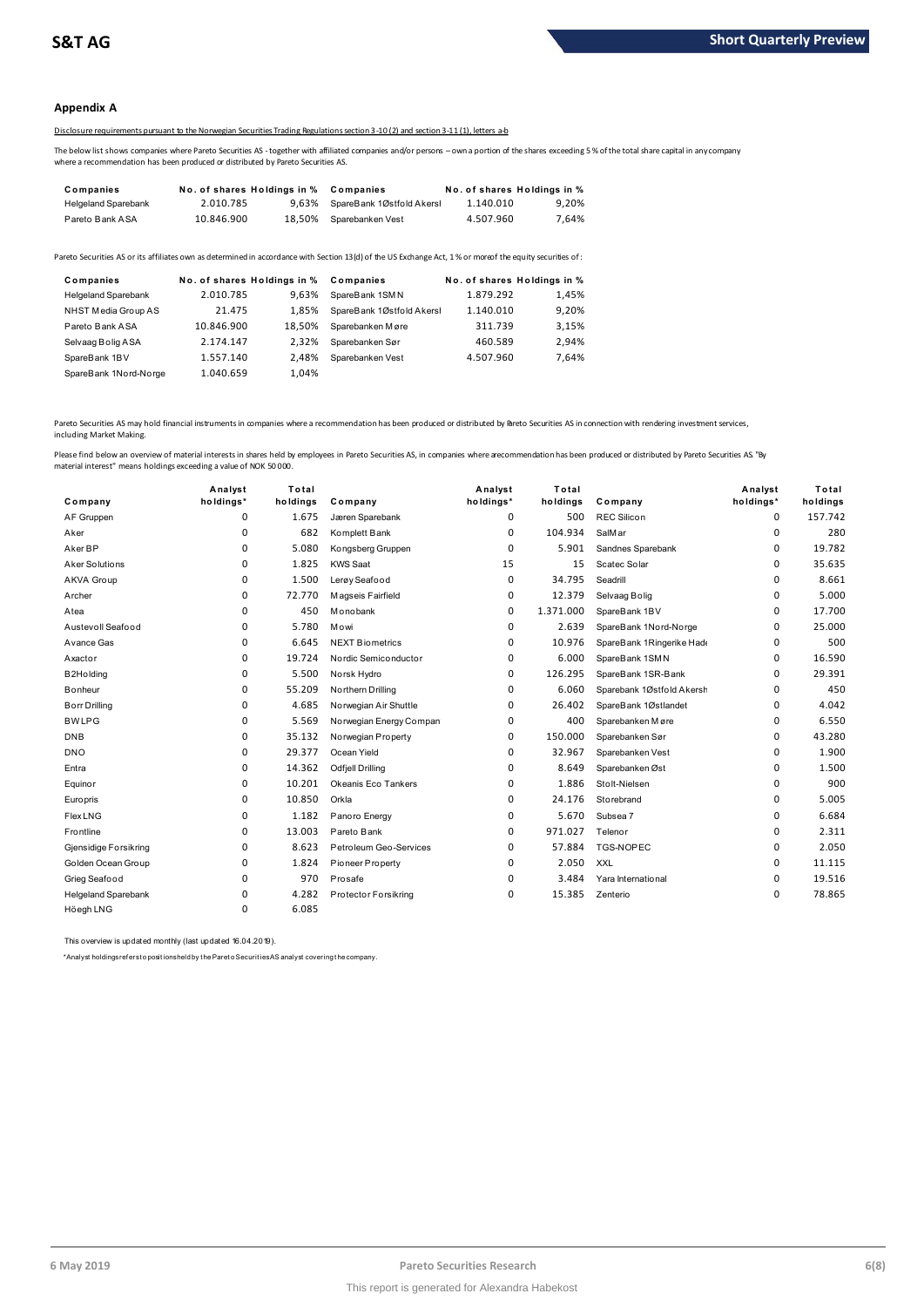-

# **Appendix B**

Disclosure requirements pursuant to the Norwegian Securities Trading Regulation § 3-11, letters e-f, ref the Securities Trading Act Section 3-10

Overview over issuers of financial instruments where Pareto Securities AS have prepared or distributed investment recommendation, where Pareto Securities AS have been lead manager/co-lead manager<br>or have rendered publicly

| or have rendered publicly known not immaterial investment banking services over the previous 12 months: |                         |                                      |
|---------------------------------------------------------------------------------------------------------|-------------------------|--------------------------------------|
| Africa Energy                                                                                           | Fortum                  | Odfjell Drilling                     |
| African Petroleum Corporation                                                                           | Gfinity Plc             | OkeaAS                               |
| Akva Group                                                                                              | Gulf Keystone Petroleum | Okeanis Eco Tankers                  |
| American Tanker                                                                                         | Hertha BSC GmbH         | Panoro Energy                        |
| Andfjord Salmon                                                                                         | HKN Energy Ltd          | Pareto Bank                          |
| APC Forsikringsmæglere A/S                                                                              | Hunter Group            | Petro Matad Limited                  |
| Arnarlax                                                                                                | Ice Group               | Petroleum Geo-Services               |
| Atlantic Sapphire AS                                                                                    | <b>Instabank</b>        | Pioneer Public Properties Finland Oy |
| Avida Holding AB                                                                                        | Jactel AS               | Point Resources AS                   |
| Bank Norwegian                                                                                          | Klaveness Ship Holding  | Quant AB                             |
| <b>Bluewater Holding</b>                                                                                | Lundin Petroleum        | Rødovre Port Holding A/S             |
| <b>DNOASA</b>                                                                                           | Magseis                 | SAS                                  |
| <b>DOFASA</b>                                                                                           | McDermott International | Scatec Solar                         |
| Dof Subsea AS                                                                                           | Monobank ASA            | Scorpio Tankers                      |
| Echo Energy                                                                                             | Nemaska Lithium         | Shamaran Petroleum                   |
| Eco Atlantic Oil and Gas                                                                                | <b>NGEx Resources</b>   | Sparebank 1Østlandet                 |
| Eland Oil & Gas                                                                                         | Northern Drilling       | SpareBank1Buskerud-Vestfold          |
| FFS Bidco                                                                                               | Northmill Group AB      | Sparebanken Vest                     |
| Flex LNG                                                                                                | Norwegian Air Shuttle   | Union Martime Limited                |
| Floatel                                                                                                 | Odfjell                 | Vant age Drilling                    |

*This overview is updated monthly (this overview is for the period 31.03.2018 - 31.03.2019).* 

# **Appendix C**

Disclosure requirements pursuant to the Norwegian Securities Trading Regulation § 3-11 (4)

# **Distribution of recommendations Disclosure requirements pursuant to<br>Distribution of recommendations**<br> $\begin{bmatrix} 0 & 0 \\ 0 & 0 \end{bmatrix}$

| Recommendation | % distribution |
|----------------|----------------|
| Buy            | 65%            |
| Hold           | 31%            |
| Sell           | 4%             |
|                |                |

| ---                                             |                |
|-------------------------------------------------|----------------|
| Distribution of recommendations (transactions*) |                |
| Recommendation                                  | % distribution |
| Buy                                             | 93%            |
| Hold                                            | 7%             |
| Sell                                            | $0\%$          |
|                                                 |                |

\* Companies under coverage with which Pareto Securities Group has on-going or completed public investment banking services in the previous 12 months This overview is updated monthly (last updated 16.04.2019).